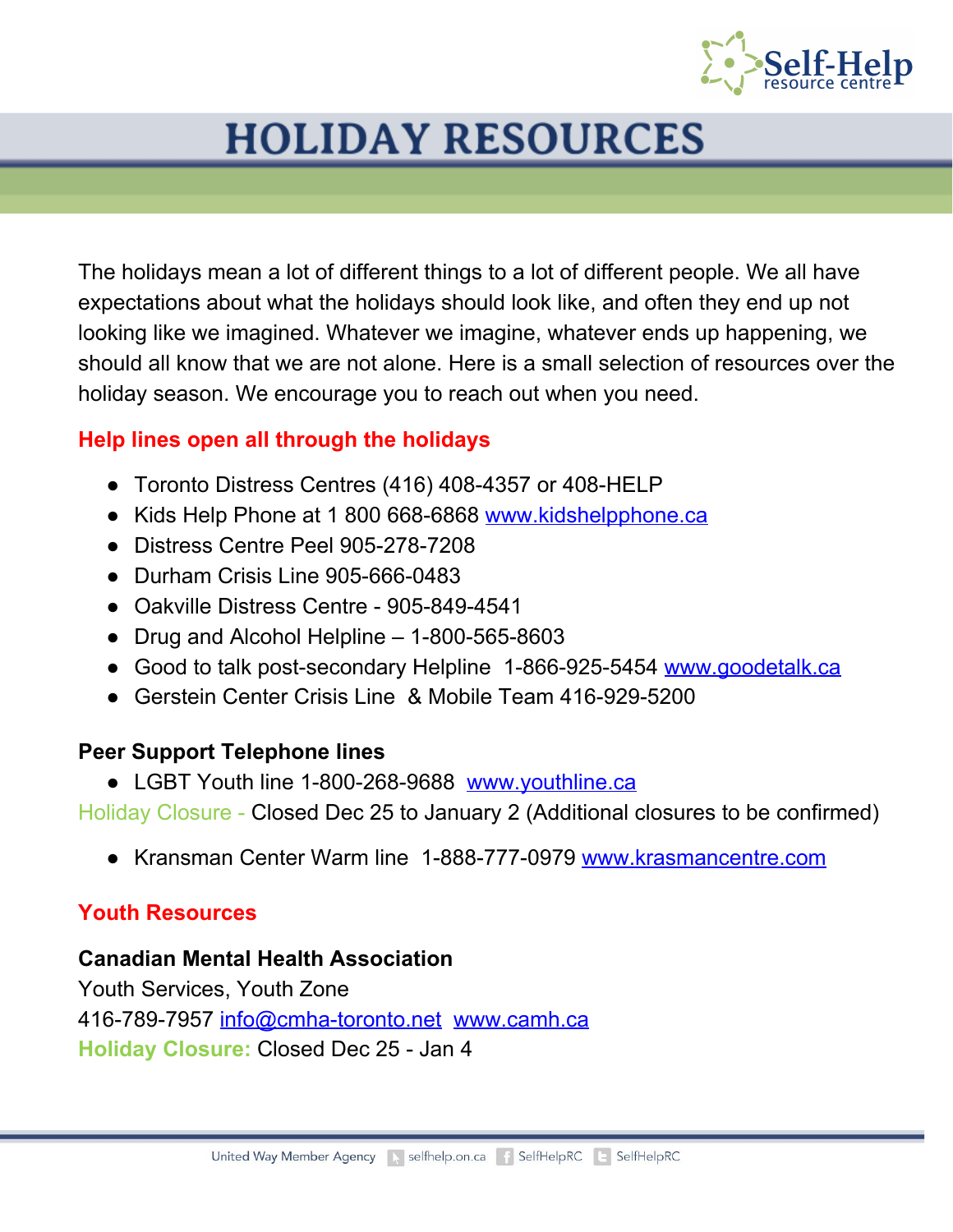

**Center for Addiction and Mental Health** Youth Addiction & Concurrent Disorder Service 416-789-7957 [www.cmha.ca](http://www.cmha.ca/) **Holiday Closure** - Closed Dec 25 and 26 Emergency will remain open all through the holidays

**Supporting Our Youth** 416-324-5077 [soy@sherbourne.on.ca](mailto:soy@sherbourne.on.ca) **[www.soytoronto.org](http://www.soytoronto.org/) Holiday Closure -** Closed Dec 23 to January 4

**Youth Assisting Youth** 416-932-1919 1-877-932-1919 **[www.yay.org](http://www.yay.org/) Holiday Closure-** Closed Dec 23 to January 2

## **Special Holiday Programming**

Each program has their own holiday party on the last program day before they close for the holidays, details can be found on the website and on the Facebook groups.

**Central Toronto Youth Services (CTYS)** 416-924-2111 [mail@ctys.org](mailto:mail@ctys.org) [www.ctys.org](http://www.ctys.org/) **Holiday Closure-** Dec 23, 28, 29 and January 1 Reduced hours: Dec 24 & 31 from 9am-3pm

### **Delisle Youth Services**

416-482-0081 **[www.delisleyouth.org](http://www.delisleyouth.org/) Holiday Closure-**  Closed Dec 25 and January 4 Closing early on the Dec 24 at 2 pm

## **Loft Community Services**

Services for at Risk and Homeless youth and Transitional Age Youth Program 416-979-1994 [info@loftcs.org](mailto:info@loftcs.org) [www.loftc.org](http://www.loftc.org/)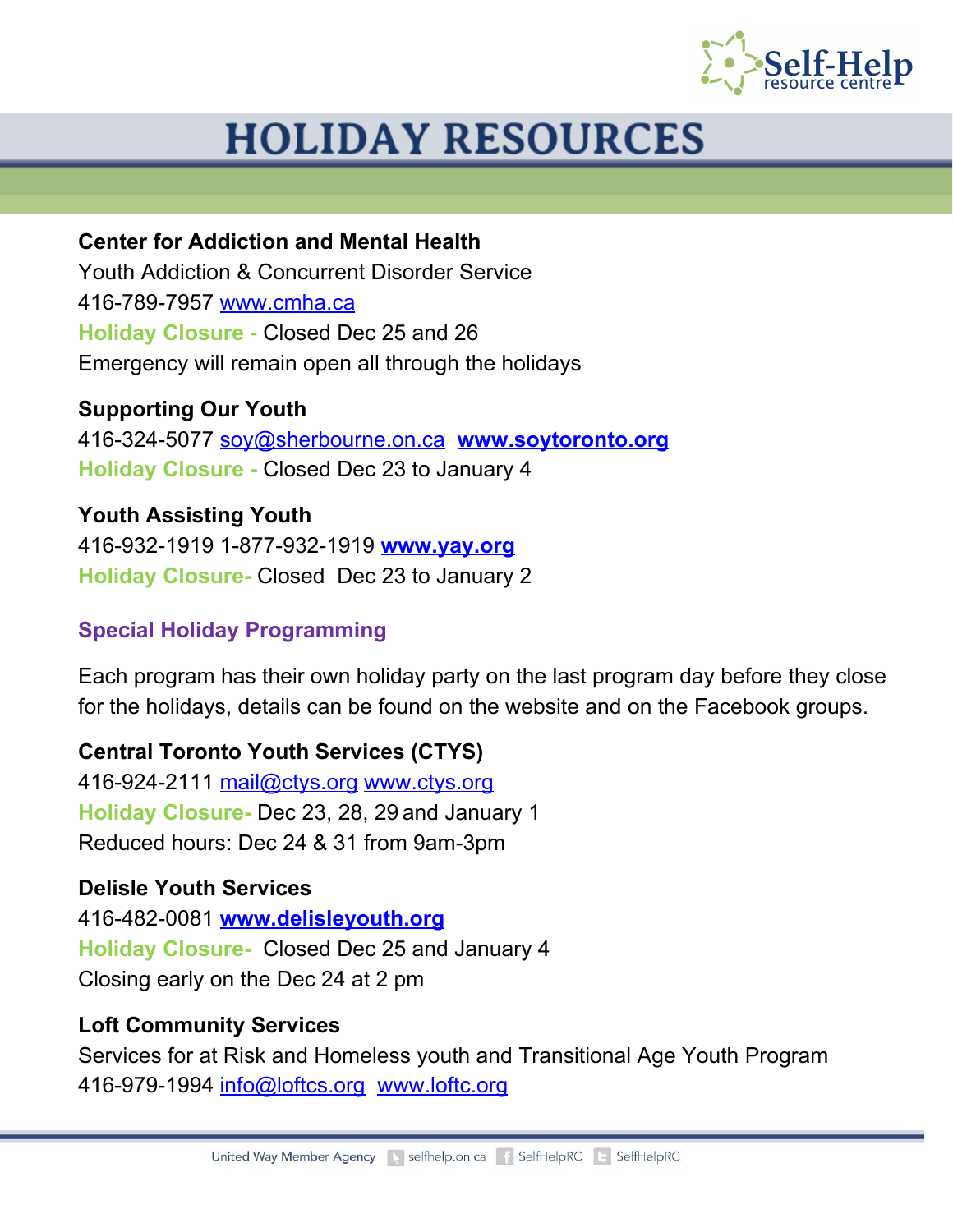

**Holiday Closure-** Closed Dec 25 to 28 and Jan 1

**Youth Link** 416-967-1773 [info@youthlink.ca](mailto:info@youthlink.ca) [www.youthlink.ca](http://www.youthlink.ca/) Holiday Closure - Closed for Dec 25, 28 and Jan 1

### **All Ages Resources**

**Progress Place** 416-323-0223 the [club@progressplace.org](mailto:club@progressplace.org) [www.progressplace.org](http://www.progressplace.org/) **Holiday Closure-** closed Dec 25 & 26 and Jan 1

**Canadian Mental Health Association (CMHA)** 416-789-7957 [info@cmha-toronto.net](mailto:info@cmha-toronto.net) [www.toronto.cmha.ca](http://www.toronto.cmha.ca/) **Holiday Closure** - Closing early on Dec 24 at 12pm and will reopen on Jan 4

**Center for Addiction and Mental Health (CAMH)** 416-535-8501 [www.camh.ca](http://www.camh.ca/) **Holiday Closure** - Closed Dec 25 and 26 Emergency will remain open all through the holidays.

**Center for Independent Living in Toronto**

416-967-1773 [cilt@cilt.ca](mailto:cilt@cilt.ca) [www.cilt.ca](http://www.cilt.ca/) **Holiday Closure** - to be confirmed

**Centre for Independent Living in Toronto**

416-207-5032 [fame@fameforfamilies.com](mailto:fame@fameforfamilies.com) **Holiday Closure**- Closed Dec 24 to Jan 2 **Special Holiday programming:** Kids Christmas Party Dec 12

#### **Houselink**

416-539-0690 (head office) [www.houselink.on.ca](http://www.houselink.on.ca/) Bloor 416-516-1422 Danforth 416-465-0556 Broadview 416-469-2473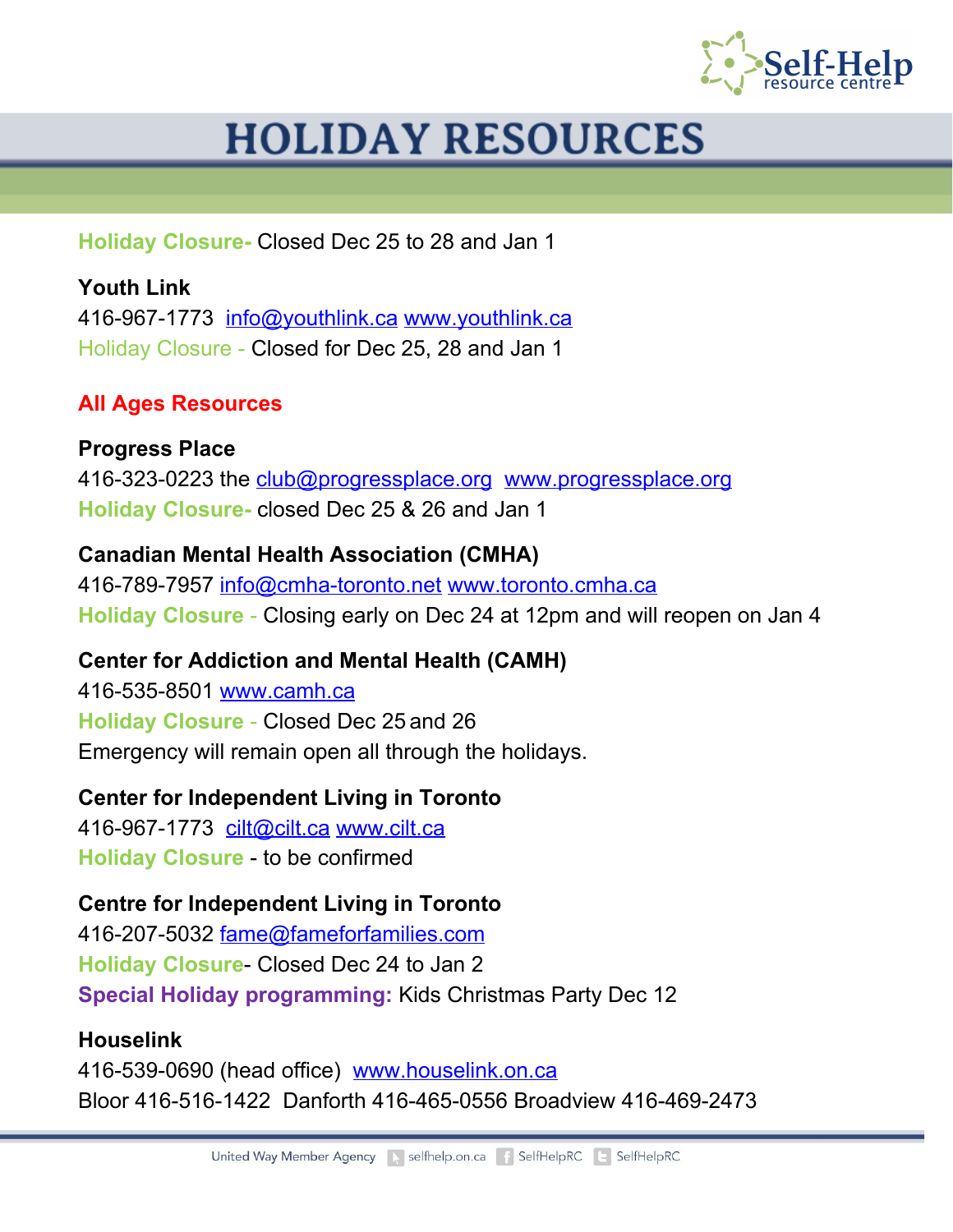

Holiday Closures - Closed Dec 24<sup>th</sup> at 12:20, Dec 28<sup>th</sup> and office are closed 25<sup>th</sup> and January 1<sup>st</sup> but programming remains open **Special Holiday Programming:** Christmas and New year's Dinner at 4:30 at 805 Bloor at location

## **Special Holiday Community Events**

For a comprehensive list of holiday programming please refer to the CS Info Holiday Bulletin.

### **Community Christmas Caroling (All ages) free**

Sunday, December 11, 2016 at 7:30pm. Located at St. Dunstan of Canterbury Anglican Church 56 Lawson Road 416-283-1844 [parishadmin@stdunstan.ca](mailto:parishadmin@stdunstan.ca) Traditional Christmas carols and refreshments.

### **Pet Photos with Santa**

Every Saturday and Sunday in December 11am-5pm Purina Pawsway Event Space 245 Queens Quay W 416-360-7297 [info@pawsway.ca](mailto:info@pawsay.ca) [www.pawsway.ca](http://www.pawsway.ca/)

### **Union Station Holiday Market - Unique Gift Ideas (free entry)**

December 5 at 65 Front Street West Monday-Friday: 7:30am-7pm Saturday and Sunday: 10am-6pm

### **Toronto Christmas Festival (all ages) Free**

Dec 9 -18 Harbour Front Centre Monday to Thursday: 3pm-9pm Friday to Sunday: 10am-10pm [www.torontochristmasfestival.com](http://www.torontochristmasfestival.com/)